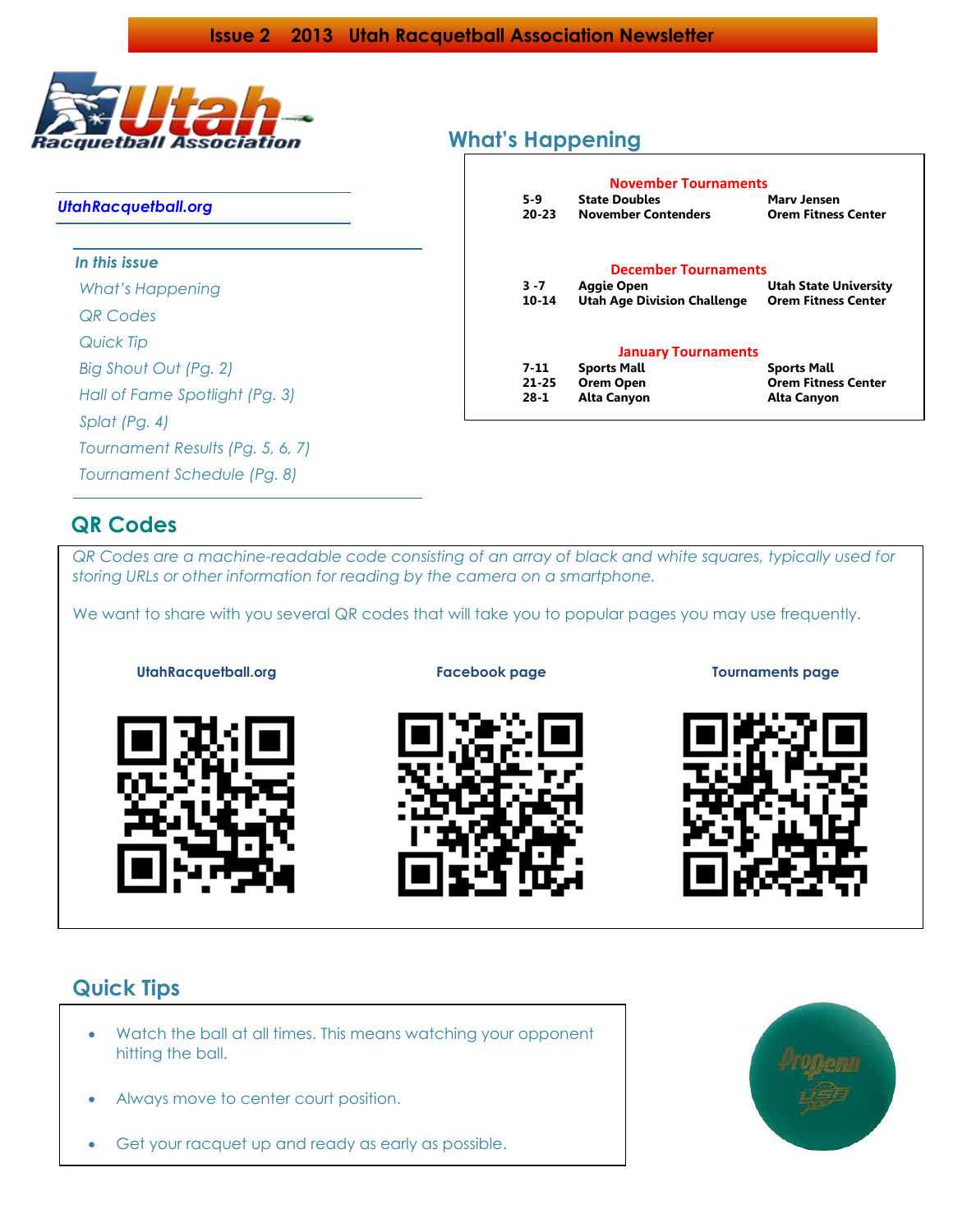# **Big Shout Out**

## **Big Shout Out to Ruth McGovern**

I just wanted to take a moment to give Ruth McGovern a huge **THANK YOU**!

Most Utah players don't have children playing racquetball; therefore, they only know Ruth for the tournaments she runs. For the rest of us that have spent many summers in the Juniors League, we know Ruth as a Rock Star and admire all her hard work during the summer league and State Juniors Championships. I personally am on the second round. Randy and I had two boys raised through the Juniors and High School Leagues and are starting through it again with JoEll. Like us, a lot of people help with the juniors while their kids are involved and as soon as they are grown we fade away. Ruth does not. She is steadfast in her love of this great game and determined to give kids a great program. This is why I wanted to give Ruth a big high five.

This year JoEll played her finals match against a young man from Ogden. This boy was super amazing and is the only one in his family that plays racquetball. I thought two things during this match. One, without Ruth and this program this boy would probably not get to ever play kids his age. And two, here is an up and coming State Champion. The second thought is proof of Ruth's success. The four Men's Open semi-finalists in the 2013 State Championships were all former Junior Champions.

So next time you see Ruth give her a nice pat on the back, or better yet see if she could use a hand. Let's keep her legacy going.

The Juniors program runs from June until August and the High School program runs from October until February. Please contact a board member if you want to get involved.

- Pam Martin



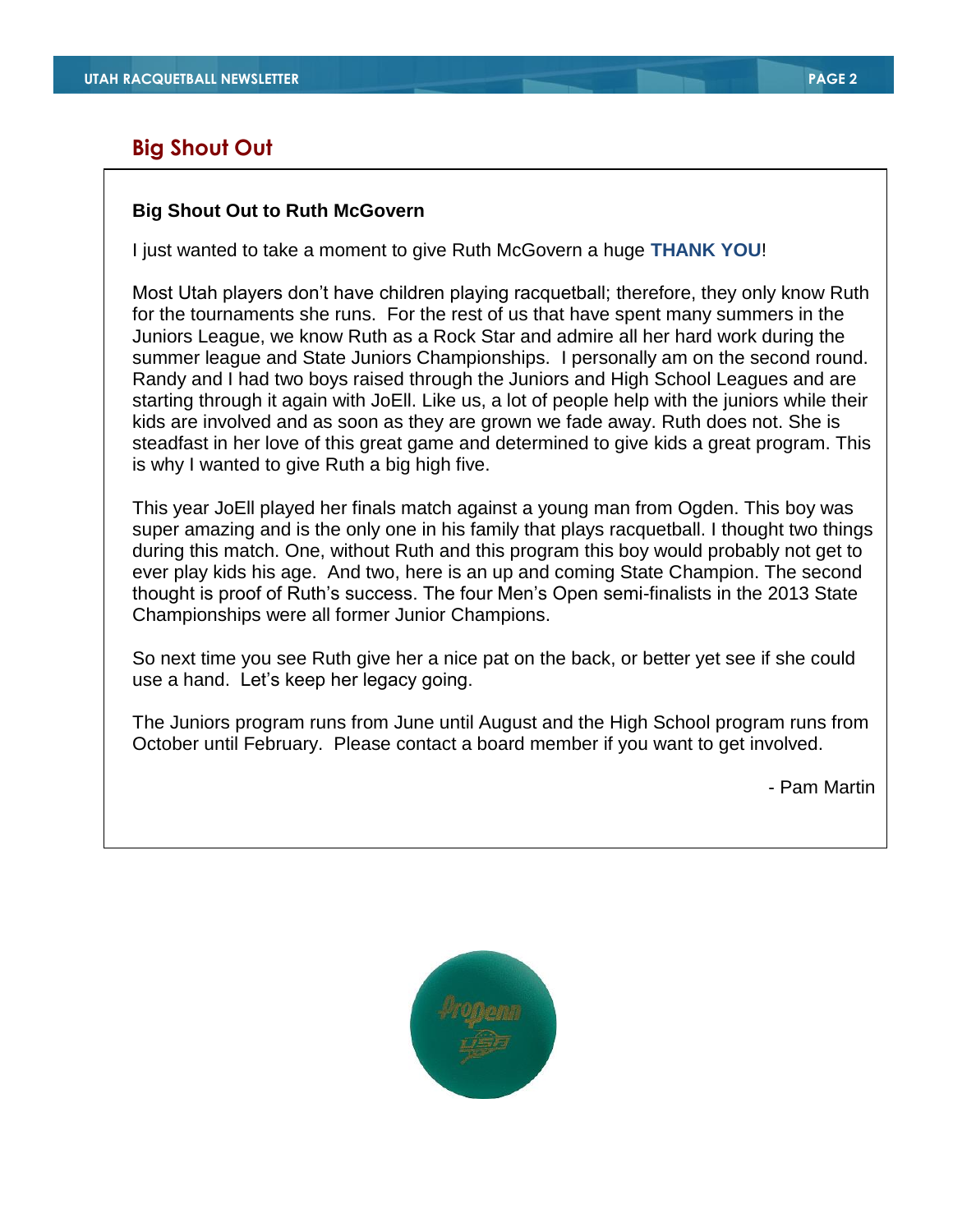## **Hall of Fame Spotlight**

Luzell Wilde- 1<sup>st</sup> Inductee to Utah Hall of Fame in 1999

Luzell Wilde has accomplished more in racquetball than most players ever will. He has earned first place in over 45 national championships and was inducted into the USRA Hall of Fame in 1989 and the Masters International in 1996. All of that in a sport he didn't even begin playing until he was almost 50!

 Born in Carey, Idaho, on October 25, 1917, Luzell didn't participate in sports much. There were too many other priorities during his younger years. After moving to Salt Lake City, Luzell started working for New York Life Insurance Company in 1942. A few months later he served the military in Europe for all of World War II. After returning to Utah in 1946, Luzell met Georgia and they married later that year. They had four children and "about a dozen" grandchildren.

 In 1965, Luzell joined the newly-constructed Deseret Gym in Salt Lake City. First he tried handball, but after seeing someone play with a "paddle," he decided that sport wouldn't hurt the hand so much. In 1971, the Deseret Gym hosted the National Championships. Getting trounced 21-0 in the 45+ age bracket (the oldest bracket at the time) didn't stop Luzell from practicing and competing. His next national event was in 1977, but he didn't win one until 1981.

 Sponsored by Ektelon since 1978, Luzell won the 1983 U.S. national Singles Championships in the 65+ division. Since then he competed in more than 200 national matches and won 45 national championships. Luzell criss-crossed the country with his sweet wife, Georgia, driving and camping in a small motorhome that Luzell built. Luzell reported that his wife attended over 90 percent of his tournaments over the years (only missing when a grandchild was born).

 Between 1993 and 1997, Luzell had several operations. In October of 1997, he had the biggest, a quintuple heart bypass with a valve repair. In spite of this, seven months later Luzell won the 1998 U.S. National Singles Championships in the 80+ division! All of this at an age when most of us would be happy to still be moving.

Luzell was always an active local racquetball member as well. He coached juniors for many years and served on various racquetball boards. Luzell passed away on December 15th, 2004. He is missed by the racquetball community and in a society that idolizes our sports champions, Luzell Wilde is a true racquetball hero.

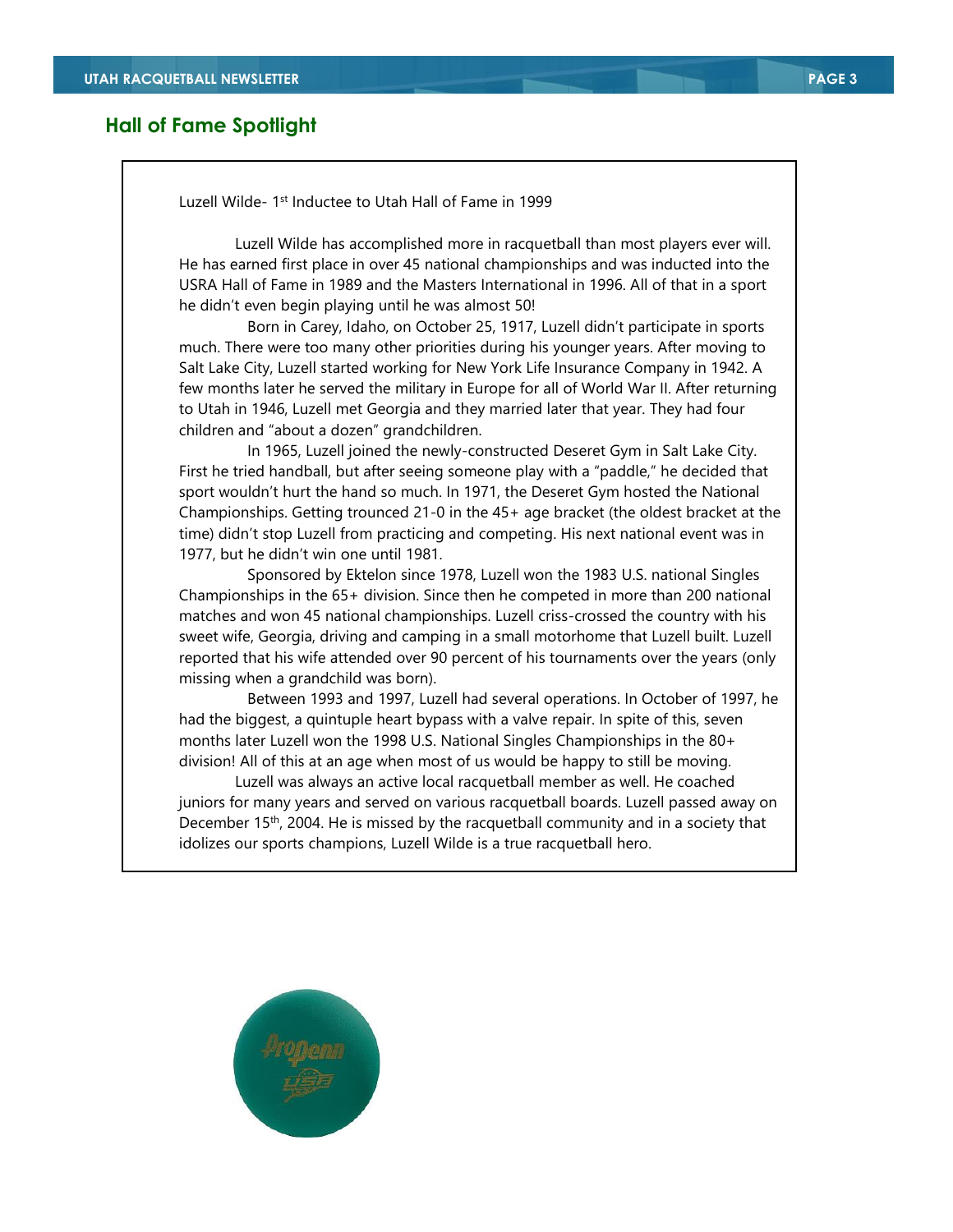## **Splat**

#### By Ben Rand

Seeing as the "Avoidable" or Penalty Hinder is among the most controversial and difficult calls in racquetball, I thought it would be good to quote the actual rule from the 2012 USAR Official Rules of Racquetball:

#### **Rule 3.15 Penalty Hinders**

A penalty hinder, results in the loss of the rally. A penalty hinder does not have to be an intentional act, but an intentional hinder would be a penalty hinder. Replay hinders are described in Rule 3.14. Any of the following results in a penalty hinder:

**(a) Failure to Move.** A player does not move sufficiently to allow an opponent a shot straight to the front wall as well as a cross-court shot which is a shot directly to the front wall at an angle that would cause the ball to rebound directly to the rear corner farthest from the player hitting the ball. In addition, when a player moves in such a direction that it prevents an opponent from taking either of these shots.

**(b) Stroke Interference.** This occurs when a player moves, or fails to move, so that the opponent returning the ball does not have a free, unimpeded swing. This includes unintentionally moving in a direction that prevents the opponent from making a shot.

**(c) Blocking.** Moves into a position which blocks the opponent from getting to, or returning, the ball; or in doubles, the offensive player who is not returning the ball hinders or impedes either defensive player's ability to move into a position to cover the pending shot that comes into play.

**(d) Moving into the Ball.** Moves in the way and is struck by the ball just played by the opponent.

**(e) Pushing.** Deliberately pushes or shoves opponent during a rally.

**(f) Intentional Distractions.** Deliberate shouting, stamping of feet, waving of racquet, or any other manner of disrupting one's opponent.

**(g) View Obstruction.** A player moves across an opponent's line of vision just before the opponent strikes the ball.

**(h) Wetting the Ball.** The players, particularly the server, should ensure that the ball is dry prior to the serve. Any wet ball that is not corrected prior to the serve shall result in a penalty hinder against the server.

**(i) Apparel or Equipment Loss.** If a player loses any apparel, equipment, or other article, play shall be immediately stopped and that player shall be called for a penalty hinder, unless the player has just hit a shot that could not be retrieved. If the loss of equipment is caused by a player's opponent, then a replay hinder should be called. If the opponent's action is judged to have been avoidable, then the opponent should be called for a penalty hinder.

A couple of interesting observations. One, jumping to allow a shot to pass underneath is not necessarily sufficient action to avoid a penalty hinder. If you are in line with your opponent's straight-in shot, or the cross court to the opposite corner and you get hit, it can still be considered a penalty hinder even if you were trying to jump the ball. Here, I have to quote rule 3.14, situation a.2 which covers replay hinders when the ball hits opponent:

2. Ball Hits Opponent. When an opponent is hit by a return shot in flight, it is a replay hinder. If the opponent is struck by a ball, that obviously did not have the velocity or direction to reach the front wall, it is not a hinder and the player who hit the ball will lose the rally. A player who has been hit by the ball can stop play and make the call though the call must be made immediately and acknowledged by the referee. Note *this interference may, under certain conditions*, be declared a penalty hinder. Also see Rule 3.15.

Second, I don't read anything in this rule that mentions the need to be "set up" for a kill shot. While having your racquet ready to make the shot should make it fairly obvious for the referee, the point of the rule is that if the opponent's position prevents the hitter's ability to take either of the prescribed shots, it's a penalty hinder.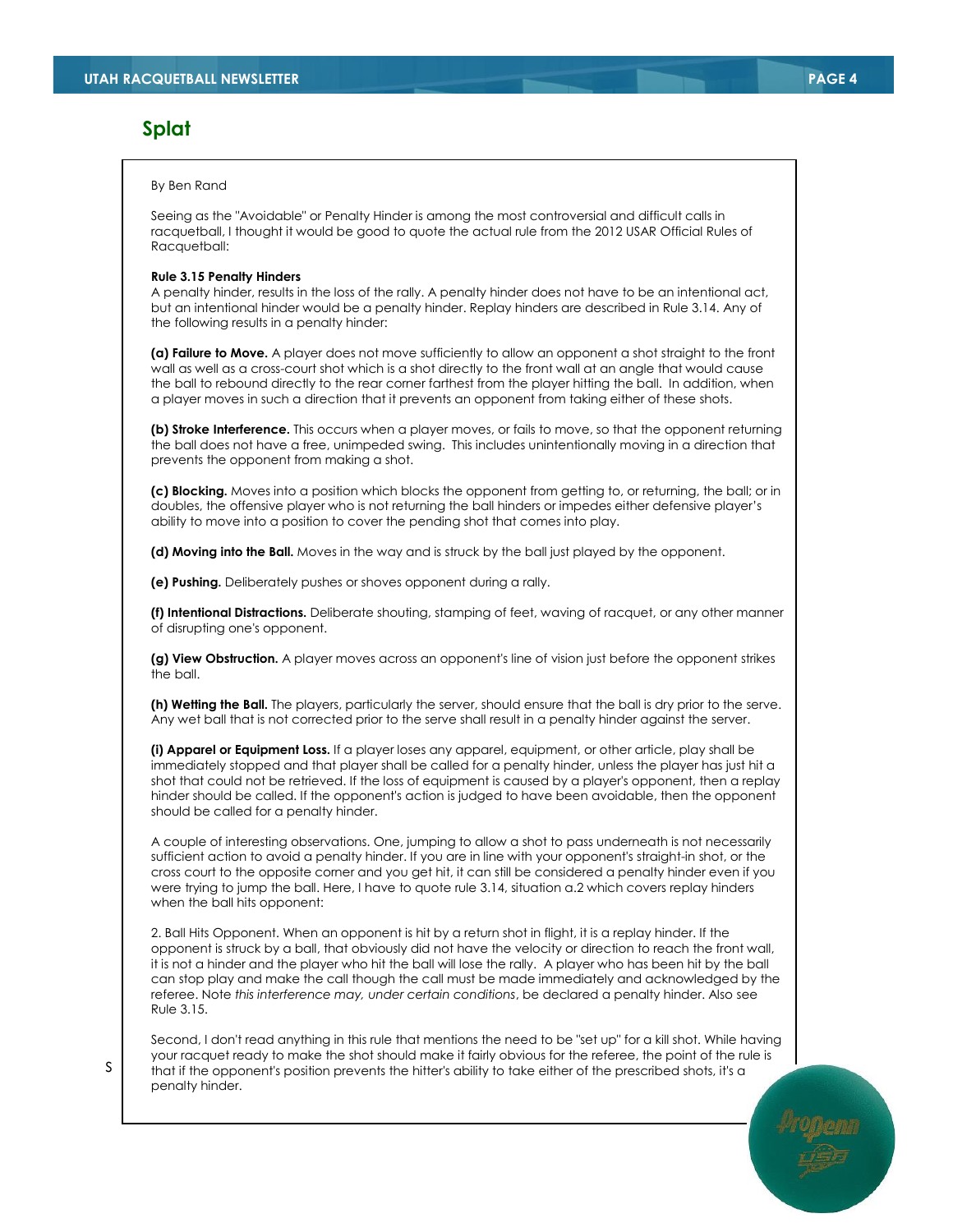| <b>Utah State Juniors Championships</b><br>August 7-August 10, 2013<br><b>Redwood Center</b> |                             |                         |                        |                        |                         |
|----------------------------------------------------------------------------------------------|-----------------------------|-------------------------|------------------------|------------------------|-------------------------|
| <b>Division Type</b>                                                                         | <b>Division Name</b>        | <b>Winner</b>           | <b>Runner-Up</b>       | <b>Third</b>           | <b>Fourth</b>           |
| <b>Boy's Singles</b>                                                                         | 12 and Under                | <b>Tavish Quigley</b>   | Shaheen Takmili        | <b>Samuel Flores</b>   | Mike Wyatt              |
| <b>Boy's Singles</b>                                                                         | 12 and Under<br>Consolation | Harrison Adamson        | Colton Schmitz         | Ivan Gonzales          | <b>Brandon Anderson</b> |
| <b>Boy's Singles</b>                                                                         | 14 and Under Blue           | Samuel Flores           | Scott Abbott           | <b>Isaac Bowen</b>     | Joshua Jacobsen         |
| <b>Boy's Singles</b>                                                                         | 14 and Under Gold           | Aurash Takmili          | <b>Tavish Quigley</b>  | Shaheen Takmili        | Mike Wyatt              |
| <b>Boy's Singles</b>                                                                         | 14 and Under Red            | Colton Schmitz          | <b>Braden Mills</b>    | Peyton Benich          |                         |
| <b>Boy's Singles</b>                                                                         | 14 and Under<br>White       |                         |                        |                        |                         |
| <b>Boy's Singles</b>                                                                         | 16 and Under                | Eric Christensen        | Cade Hyde              | Aurash Takmili         | Jordan Etherington      |
| <b>Boy's Singles</b>                                                                         | 16 and Under<br>Consolation | Joshua Jacobsen         | Max Benich             | <b>Richard Cloward</b> | Robert Hutch            |
| <b>Boy's Singles</b>                                                                         | 18 and Under                | Joel Armstrong          | <b>Greg Dorius</b>     | <b>Taber Quigley</b>   | Cameron<br>Etherington  |
| <b>Boy's Singles</b>                                                                         | Multibounce 8 and<br>Under  | Preston Aitken          | <b>Brayden Schmitz</b> | Caleb Wolfe            | Tanner Abbott           |
| <b>Girl's Singles</b>                                                                        | $14-12$                     | Jillian Brown           | Alyssa Belt            | Telaysha Martinez      | Kyli Boyce              |
| <b>Girl's Singles</b>                                                                        | $16-18$                     | Rebecca Van Rhee        | <b>Tarah Barker</b>    | Kylie Belt             | Milena Boyce            |
| <b>Girl's Singles</b>                                                                        | 6-8 Multi-Bounce            | <b>Clarissa Quigley</b> | Shakayleigh Martinez   | Mari Etherington       |                         |
| <b>Juniors</b>                                                                               | 10under2B                   | Joell Martin            | Preston Aitken         | Katie Etherington      | Parvaneh Takmili        |

#### **Fall Opener Membership Drive September 3-September 7, 2013 Marv Jenson Fitness Center**

| <b>Division Type</b>        | <b>Division</b><br><b>Name</b> | <b>Winner</b>                                  | <b>Runner-Up</b>                     | <b>Third</b>                        | <b>Fourth</b>                       |
|-----------------------------|--------------------------------|------------------------------------------------|--------------------------------------|-------------------------------------|-------------------------------------|
| Men's Age<br><b>Singles</b> | $40+$                          | Steve Black                                    | Amulek Alcazar                       | <b>Jared Clawson</b>                | Mike Sumner                         |
| Men's Age<br><b>Singles</b> | M30/35                         | Lery Miza                                      | Zack Wilson                          | Eddie Greenwood                     |                                     |
| Men's Age<br><b>Singles</b> | M50/70                         | <b>Brad Schmidt</b>                            | <b>Brian Paston</b>                  | Jerry Bradshaw                      | <b>Brian Pella</b>                  |
| <b>Men's Doubles</b>        | A                              | Greg Young / Jared<br><b>Daniels</b>           | Art Santana / Perry<br>Allen         | John Parry / Terry<br>Petrie        | Gamaliel Bautista /<br>Sonja Septon |
| <b>Men's Doubles</b>        | Elite                          | Brad Schmidt / Jerry<br><b>Bradshaw</b>        | Jeremy Wolfe / Troy<br>Quigley       |                                     |                                     |
| <b>Men's Doubles</b>        | Open                           | Devan Van Valkenburg /<br>Jesse Van Valkenburg | K. C. Tubbs / Steve<br><b>Bohman</b> | Adam Wyatt /<br>Shane McDougal      | Gary Chun / Kelly<br>Cunningham     |
| <b>Men's Singles</b>        | $\overline{A}$                 | John Parry                                     | <b>Tony Benich</b>                   | Amulek Alcazar                      | Paul Burningham                     |
| <b>Men's Singles</b>        | B                              | Mike Sumner                                    | Jeramy Evans                         | Keith Jeppson                       | <b>Russ Hansen</b>                  |
| <b>Men's Singles</b>        | Elite                          | <b>Pahool Miramontes</b>                       | Shane McDougal                       | Tom Ballou                          | Mathew Christensen                  |
| <b>Men's Singles</b>        | MC/D                           | Matt Alder                                     | <b>Zack Wilson</b>                   | Eddie Greenwood                     | Mike Martinez                       |
| <b>Men's Singles</b>        | Open                           | Peter Wrigley                                  | Jesse Van Valkenburg                 | <b>Andrew Gale</b>                  | Steve Bohman                        |
| <b>Mixed Doubles</b>        | Upper                          | Peter Wrigley / Staci<br>Christensen           | Ben Rand / Erika Rand                | Gamaliel Bautista /<br>Sonja Septon |                                     |
| Women's<br><b>Singles</b>   | Elite                          | Katherine Affeltranger                         | Staci Christensen                    | <b>Susan Miller</b>                 |                                     |
| Women's<br><b>Singles</b>   | Open                           | <b>Mallory Parry</b>                           | Sonja Septon                         | Erika Rand                          | Loretta Peterson                    |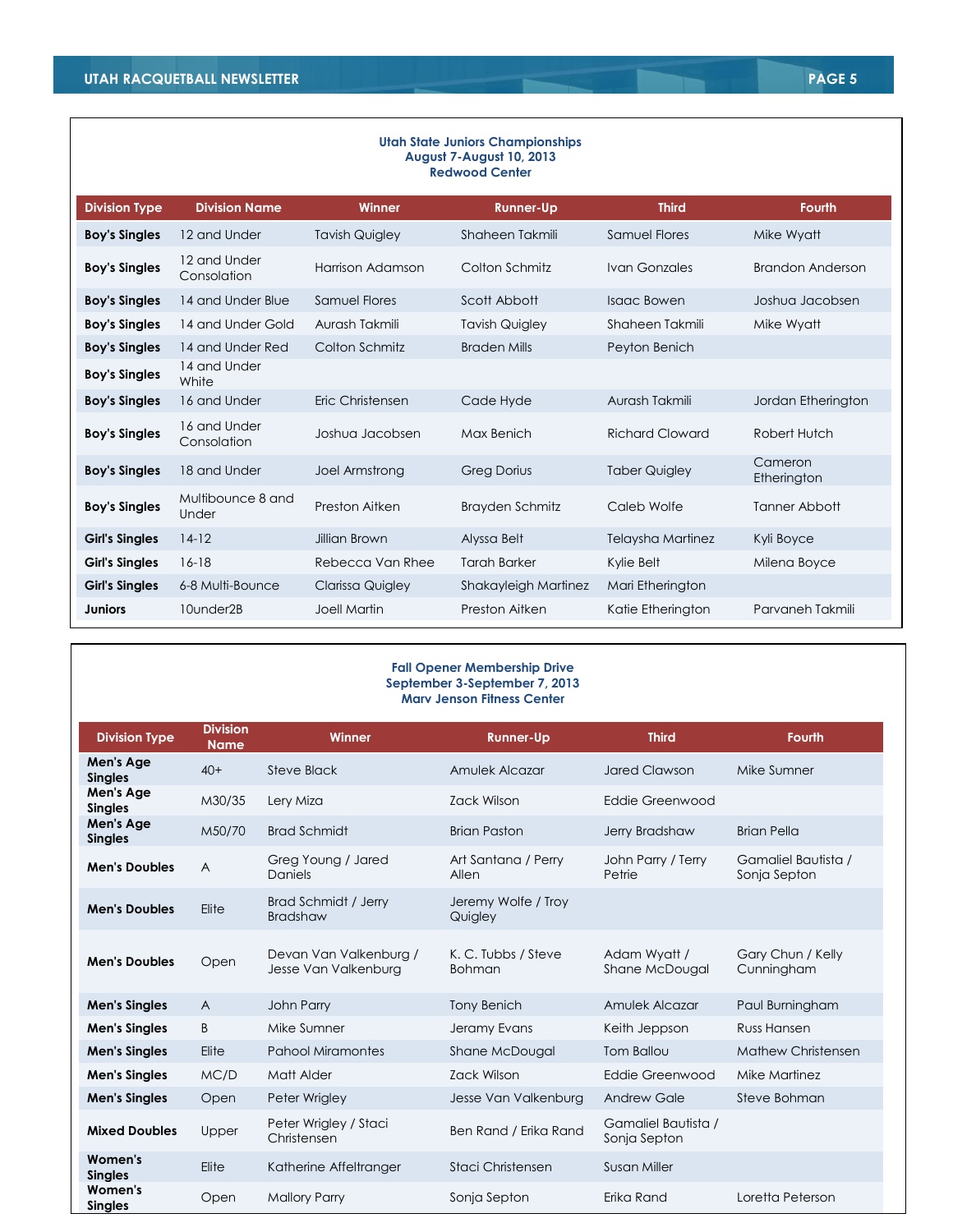| <b>UVU Membership Drive Tournament</b><br>September 19-September 21, 2013<br><b>Utah Valley University</b> |                                  |                                            |                                |                                |                                   |  |
|------------------------------------------------------------------------------------------------------------|----------------------------------|--------------------------------------------|--------------------------------|--------------------------------|-----------------------------------|--|
| <b>Division Type</b>                                                                                       | <b>Division Name</b>             | Winner                                     | <b>Runner-Up</b>               | <b>Third</b>                   | <b>Fourth</b>                     |  |
| <b>Men's Age Singles</b>                                                                                   | Men's Age Singles                | <b>Trevor Manning</b>                      | Greg Arnson                    | <b>Jared Clawson</b>           | <b>Ron Cloud</b>                  |  |
| <b>Men's Age Singles</b>                                                                                   | Men's Age Singles<br>Consolation | <b>Jared Clawson</b>                       | Jonathan Leavitt               |                                | David Chugg                       |  |
| <b>Men's Doubles</b>                                                                                       | Men's Doubles                    | Joseph Blank / Scott<br>Burr               | Adam Wyatt / Shane<br>McDougal | Caleb Kruger / Clint<br>Savage | Zach Byers /<br><b>Bryce Ruff</b> |  |
| <b>Men's Doubles</b>                                                                                       | Men's Doubles<br>Consolation     | Gamaliel Bautista /<br><b>Wilber Cerna</b> | Jason Lund / Joseph<br>Thiriot | Rick Fish / Rob<br>Cousins     |                                   |  |
| <b>Men's Singles</b>                                                                                       | $\overline{A}$                   | Jeff Webb                                  | <b>Trevor Manning</b>          | Adam Wyatt                     | Scott Herbst                      |  |
| <b>Men's Singles</b>                                                                                       | A Consolation                    | Amulek Alcazar                             | <b>Justin Hanks</b>            | Jason Lund                     | Gamaliel<br><b>Bautista</b>       |  |
| <b>Men's Singles</b>                                                                                       | B                                | <b>Justin Hanks</b>                        | Shahram Takmili                | Amulek Alcazar                 | Clint Savage                      |  |
| <b>Men's Singles</b>                                                                                       | <b>B</b> Consolation             | <b>Zack Wilson</b>                         | Lery Miza                      | Colton Webb                    | <b>Rick Bertelsen</b>             |  |
| <b>Men's Singles</b>                                                                                       | Men's Singles C/D                | Kyle Morgan                                | <b>Zack Wilson</b>             | Colton Webb                    | Kenny<br>Matthews                 |  |
| <b>Men's Singles</b>                                                                                       | Men's Singles C/D<br>Consolation | David Chugg                                | Shaheen Takmili                | Jonathan Leavitt               |                                   |  |
| <b>Men's Singles</b>                                                                                       | Open                             | Scott Burr                                 | <b>Andrew Gale</b>             | Joseph Blank                   | <b>Brandon Gould</b>              |  |
| <b>Men's Singles</b>                                                                                       | <b>Open Consolation</b>          | Shane McDougal                             | <b>Jared Clawson</b>           | Steve Black                    |                                   |  |
| <b>Mixed Doubles</b>                                                                                       | <b>Mixed Doubles</b>             | Emily Webb / Jeff<br>Webb                  | Kylie Belt / Tjay Belt         | Roger Flick / Sylvia<br>Sawyer |                                   |  |
| <b>Women's Singles</b>                                                                                     | Women's Singles                  | Eliza Culverwell                           | Katherine<br>Affeltranger      | Amy Morby                      | Cathy Jones                       |  |

| <b>Bountiful Bash Membership Drive</b><br>September 9-September 21, 2013<br><b>South Davis Rec Center</b> |                           |                                   |                                    |                                 |                                 |
|-----------------------------------------------------------------------------------------------------------|---------------------------|-----------------------------------|------------------------------------|---------------------------------|---------------------------------|
| <b>Division Type</b>                                                                                      | <b>Division Name</b>      | <b>Winner</b>                     | <b>Runner-Up</b>                   | <b>Third</b>                    | <b>Fourth</b>                   |
| <b>Men's Age Singles</b>                                                                                  | $M35-50+$                 | Ron Scoville                      | Enrico Dubach                      | Eric Larson                     | Jerry Bradshaw                  |
| <b>Men's Age Singles</b>                                                                                  | $M35-50+$<br>Consolation  | Michael Dufrene                   | <b>Brian Pella</b>                 | <b>Brad Schindler</b>           | Art Santana                     |
| <b>Men's Doubles</b>                                                                                      | A                         | Mark Allen / Perry<br>Allen       | Jerry Bradshaw /<br>Tasesa Akeripa | Daniel McKenzie /<br>Jack Bybee | Art Santana /<br>Wade Burkett   |
| <b>Men's Doubles</b>                                                                                      | B                         | Chuck Smith / Mark<br>Whittington | Dustin Drake / Patrick<br>Tanner   | Armand Matern /<br>Removed      | Chuck Baker /<br>Scott Isaacson |
| <b>Men's Singles</b>                                                                                      | $\overline{A}$            | Jack Bybee                        | David Diaz                         | Daniel McKenzie                 | Michael<br>Dufrene              |
| <b>Men's Singles</b>                                                                                      | A Consolation             | Eric Dahlin                       | Eric Larson                        | Mark Allen                      | Tasesa Akeripa                  |
| <b>Men's Singles</b>                                                                                      | MENS B & C                | <b>Brad Schindler</b>             | Dustin Drake                       | <b>Patrick Tanner</b>           | Chuck Smith                     |
| <b>Men's Singles</b>                                                                                      | MENS B & C<br>Consolation | Chris Segura                      | Scott Isaacson                     | Chris Horne                     | Armand Matern                   |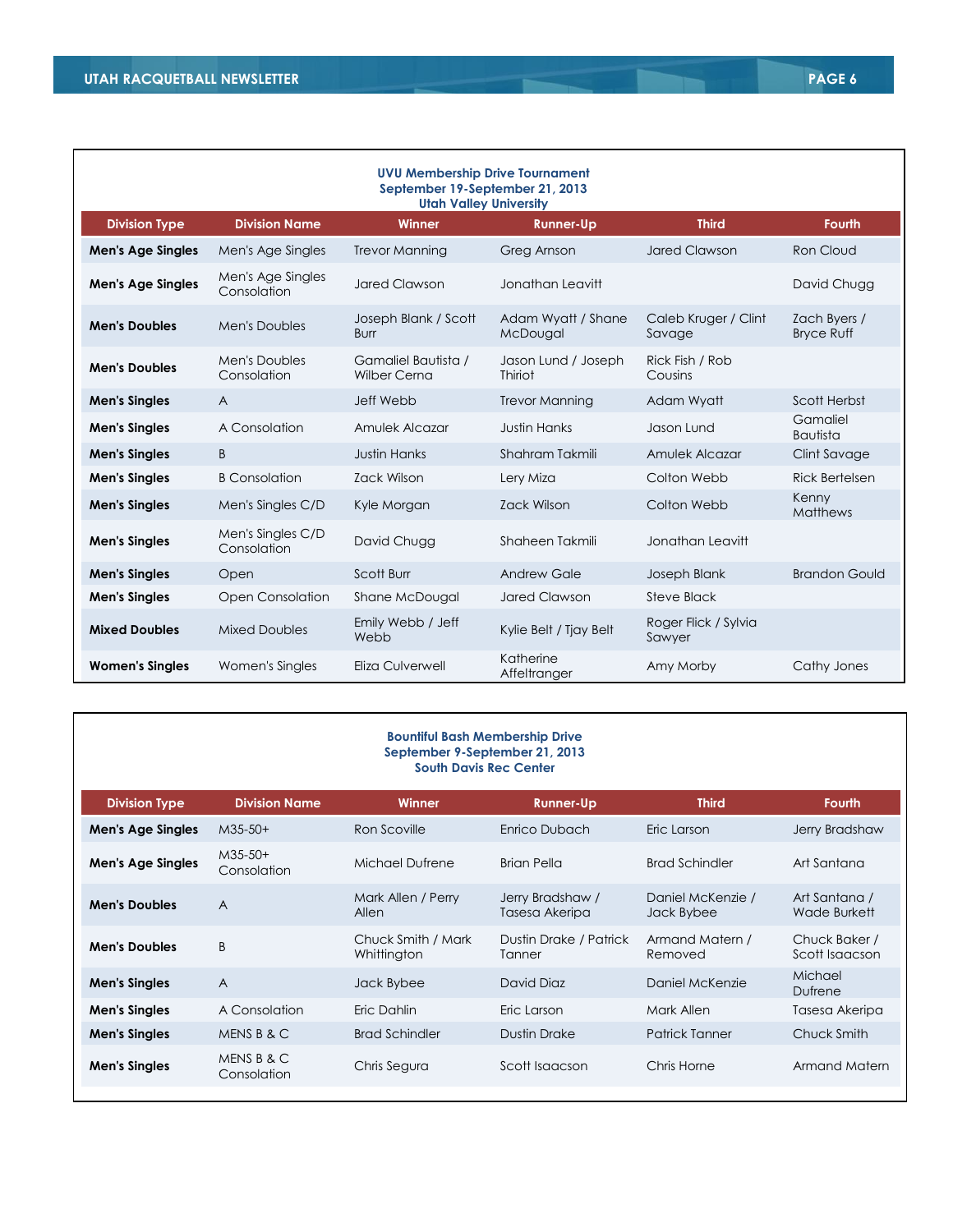| <b>U</b> of U Open Tournament<br>October 1-October 5, 2013<br><b>University of Utah</b> |                      |                                                  |                                                        |                                            |                                                |
|-----------------------------------------------------------------------------------------|----------------------|--------------------------------------------------|--------------------------------------------------------|--------------------------------------------|------------------------------------------------|
| <b>Division Type</b>                                                                    | <b>Division Name</b> | Winner                                           | <b>Runner-Up</b>                                       | <b>Third</b>                               | <b>Fourth</b>                                  |
| <b>Men's Age Singles</b>                                                                | $40+$                | <b>Jared Clawson</b>                             |                                                        |                                            |                                                |
| <b>Men's Age Singles</b>                                                                | $45+$                | Mike Van<br>Valkenburg                           |                                                        |                                            |                                                |
| <b>Men's Age Singles</b>                                                                | $50+$                | <b>Enrico Dubach</b>                             | Jerry Bradshaw                                         |                                            |                                                |
| <b>Men's Age Singles</b>                                                                | $55+$                | Steven Clark                                     |                                                        |                                            |                                                |
| <b>Men's Age Singles</b>                                                                | Men's Age Singles    | <b>Steven Clark</b>                              | Enrico Dubach                                          | Jerry Bradshaw                             | <b>Jared Clawson</b>                           |
| <b>Men's Doubles</b>                                                                    | $\overline{A}$       | Jerry Bradshaw /<br>Tasesa Akeripa               |                                                        |                                            |                                                |
| <b>Men's Doubles</b>                                                                    | B                    | Chuck Smith / Mark<br>Whittington                |                                                        |                                            |                                                |
| <b>Men's Doubles</b>                                                                    | <b>Mens Doubles</b>  | Jesse Van<br>Valkenburg / Mike<br>Van Valkenburg | Adam Wyatt / Shane<br>McDougal                         | Jerry Bradshaw /<br>Tasesa Akeripa         | Carter Allen /<br>Pahool<br><b>Miramontes</b>  |
| <b>Men's Doubles</b>                                                                    | Open                 | Jesse Van<br>Valkenburg / Mike<br>Van Valkenburg | Adam Wyatt / Shane<br>McDougal                         | Carter Allen / Pahool<br><b>Miramontes</b> |                                                |
| <b>Men's Singles</b>                                                                    | $\overline{A}$       | Wilber Cerna                                     | David Diaz                                             | Carter Allen                               | Korey Walsh                                    |
| <b>Men's Singles</b>                                                                    | B                    | <b>Zach Byers</b>                                | Rodmehr Semnani                                        | <b>Brent Armbruster</b>                    | Naveen<br>Divakaran                            |
| <b>Men's Singles</b>                                                                    | Open                 | <b>Andrew Gale</b>                               | Scott Burr                                             |                                            |                                                |
| <b>Mixed Doubles</b>                                                                    | Upper                | Adam Wyatt /<br>Loretta Peterson                 | Jesse Van<br>Valkenburg /<br>Katherine<br>Affeltranger | Enrico Dubach /<br>Susan Miller            | Kayla McCloyn<br>/ Pahool<br><b>Miramontes</b> |
| <b>Women's Singles</b>                                                                  | Open                 | Eliza Culverwell                                 | Katherine<br>Affeltranger                              | Loretta Peterson                           | Kayla McCloyn                                  |

| <b>Provo Open</b><br>October 16-October 19, 2013<br><b>Provo Rec Center</b> |                         |                                             |                                   |                               |                                            |  |
|-----------------------------------------------------------------------------|-------------------------|---------------------------------------------|-----------------------------------|-------------------------------|--------------------------------------------|--|
| <b>Division Type</b>                                                        | <b>Division Name</b>    | Winner                                      | <b>Runner-Up</b>                  | <b>Third</b>                  | <b>Fourth</b>                              |  |
| <b>Men's Age Singles</b>                                                    | Men's Age<br>Combined   | Jerry Bradshaw                              | Todd Bohman                       | Greg Arnson                   |                                            |  |
| <b>Men's Doubles</b>                                                        | <b>MA/B Doubles</b>     | Gamaliel Bautista /<br><b>Blaine Jensen</b> | Bryce Ruff / Zach<br><b>Byers</b> | John Parry / Mallory<br>Parry | Caleb Kruger /<br>Clint Savage             |  |
| <b>Men's Doubles</b>                                                        | Open                    | Braden Hess / Brian<br>Zundel               | Patrick Harris / Paul<br>Snyder   | Greg Young / Jared<br>Daniels | Jerry Bradshaw<br>/ Mike Van<br>Valkenburg |  |
| <b>Men's Singles</b>                                                        | $\overline{A}$          | Blaine Jensen                               | <b>Braden Hess</b>                | Gamaliel Bautista             | <b>Ben Sisson</b>                          |  |
| <b>Men's Singles</b>                                                        | B                       | Mike Kniephof                               | Preston Speakman                  | Clint Savage                  | Zack Wilson                                |  |
| <b>Men's Singles</b>                                                        | $\mathsf{C}$            | Spencer Loveless                            | Michael Wagner                    | Kasey Woolf                   | Zack Wilson                                |  |
| <b>Men's Singles</b>                                                        | Open                    | <b>Steve Black</b>                          | John Parry                        | Paul Snyder                   | <b>Patrick Harris</b>                      |  |
| <b>Men's Singles</b>                                                        | <b>Open Consolation</b> | David Diaz                                  | Diego Diaz                        |                               |                                            |  |
| <b>Women's Singles</b>                                                      | C                       | <b>Marcy Loveless</b>                       | Val Shewfelt                      | Kamila Welling                | Jessilee Loucks                            |  |
| <b>Women's Singles</b>                                                      | Open                    | <b>Mallory Parry</b>                        | Eliza Culverwell                  | Valorie Draper                | Sara Moulton                               |  |

٦